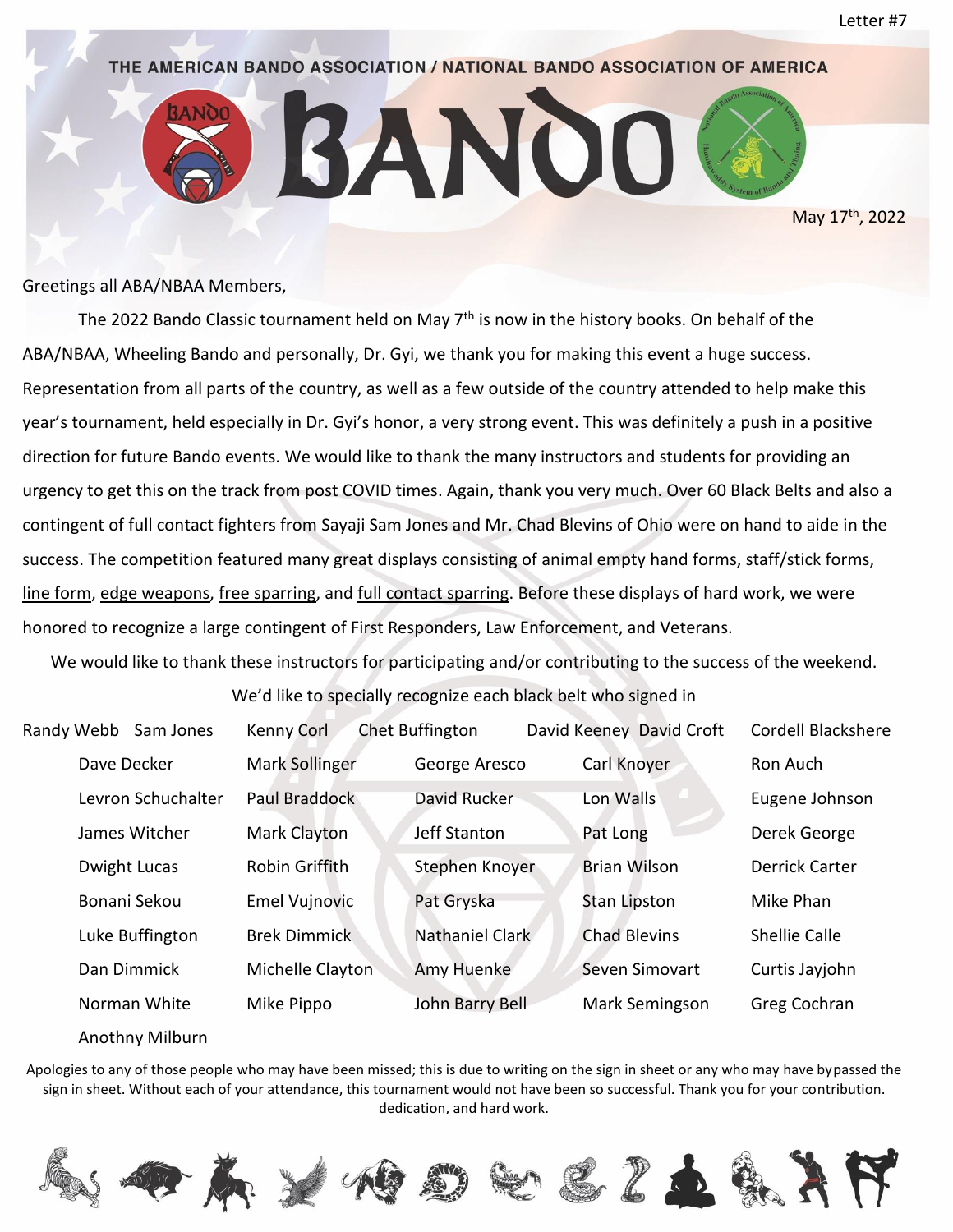

#### **We'd also like to recognize the great Bando schools in attendance coming from**

Baltimore, MD California Greater Hartford, CT Washington, DC Columbus, OH Glouster, OH Farfield, OH Hillard, OH Steubenville, OH Philadelphia, PA Weirton, WV Wheeling, WV

## **Congratulations to Our Tournament Winners**

## **Youth 8& Under**

### **Empty Hand**

1. Kent Gorman 2. Lacy Smith 3. Olivia Morris

**Female Youth**

**White Belt**

**Empty Hand**

1. Rosie Gaston

2. Calla Groman











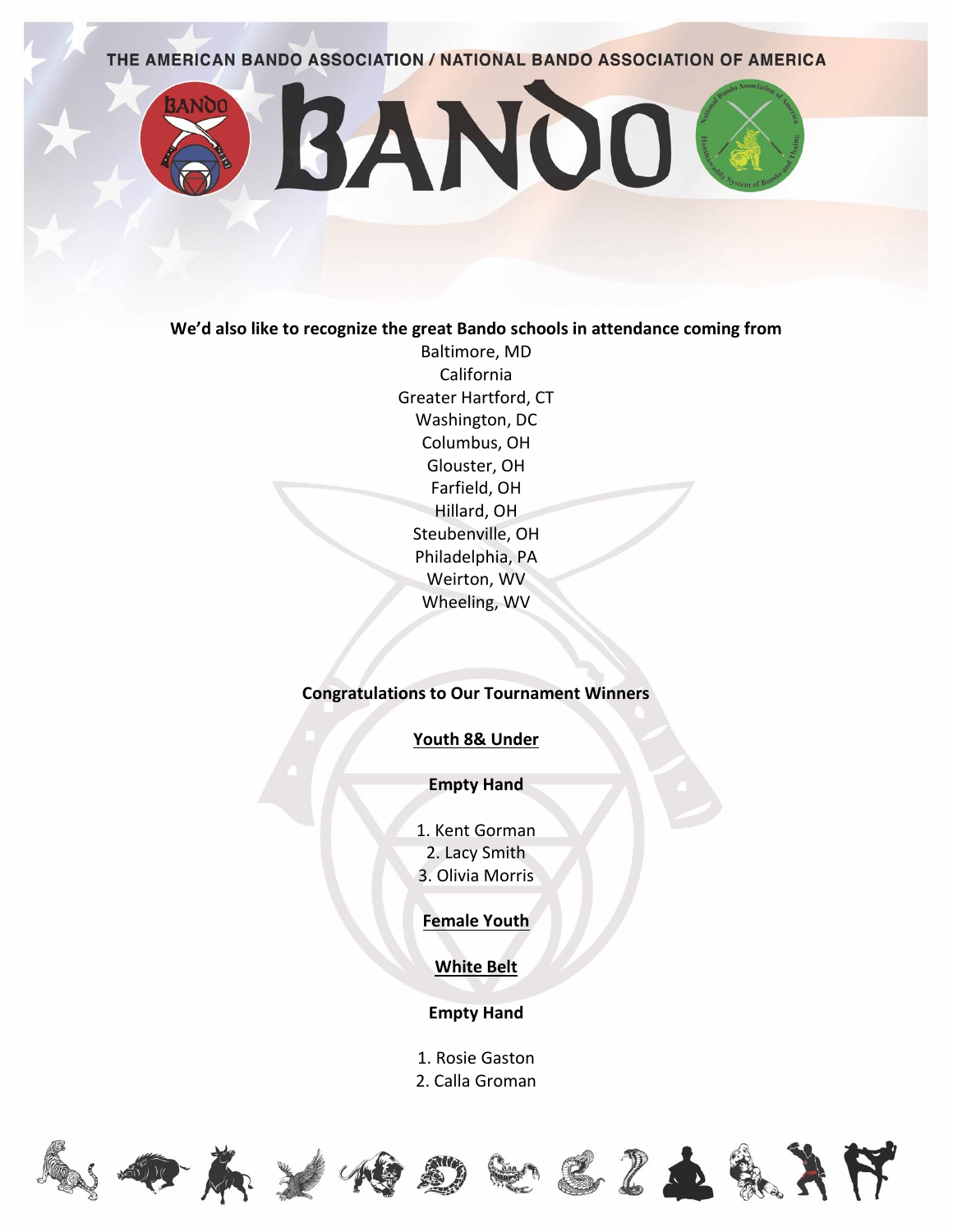BANDO

## **Green Belt**

**Empty Hand**

1. Olivia Smith

## **Sparring**

1. Ceila Love (White Belt) 2. Olivia Smith

## **Male Youth**

# **White Belt**

**Empty Hand** 1. Damon Shaffer 1. Tyee Barrish 2. Blaine Anderson

# **Novice Youth**

# **Sparring**

- 1. Damon Shaffer
- 2. Tyee Barrish
- 3. Blaine Anderson

# **Young Mens**

**MD WT Sparring** 1. Jonathan Jones 2. Brandon Barrish





**3ANOO** 









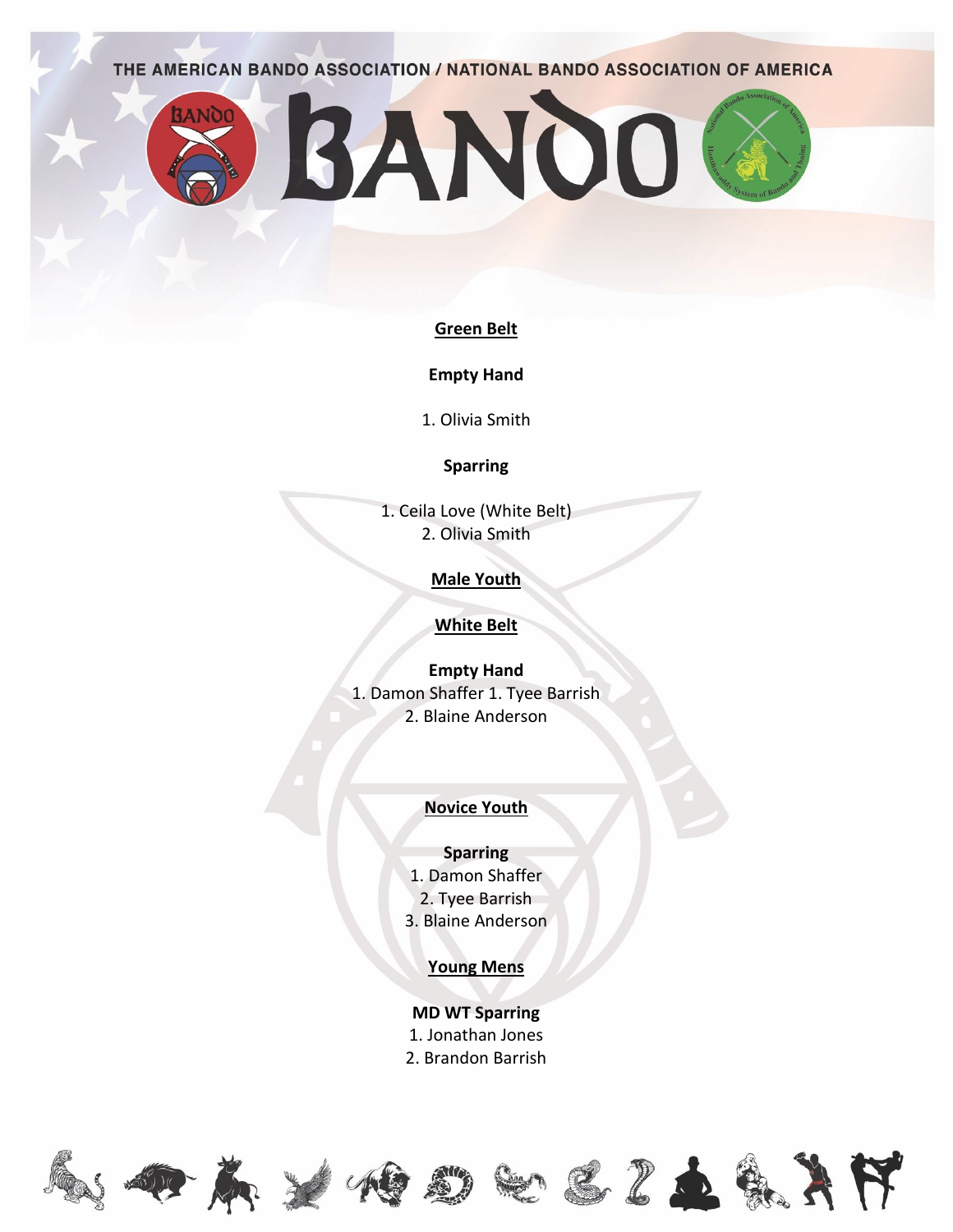

# **Empty Hand**

1. Taavo Simovart

# **Stick/Staff**

1. Taavo Simovart

# **Advanced Youth**

**Sparring**

1. Maggie Parko 2. Taavo Simovart

# **Adult Female**

# **White Belt**

**Empty Hand** Michelle Eitel

**Sparring** 1. Shellie Calle (Black Belt) 2. Kayla Frost

# **Black Belt Line Form** 1. Shellie Calle

**Staff/Stick** 1. Shellie Calle















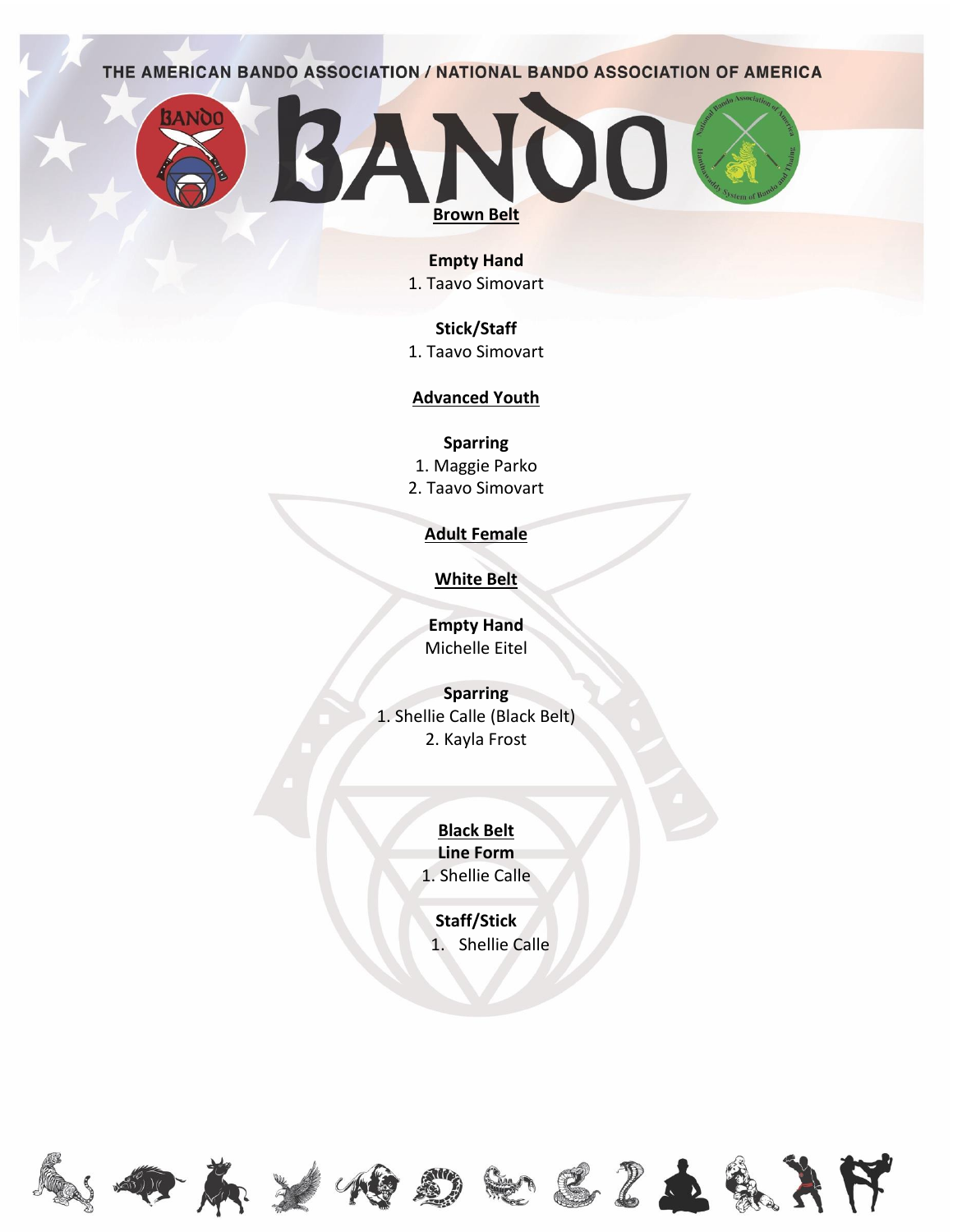

#### **Adult Male**

#### **Green Belt**

**Empty Hand** 1. Phil Alig 2. Dillon Venus 3. Nick Sorkin

**Staff/Stick**

1. Philip Alig, Nick Sorkin, Greg Vasey

2. Dillon Venus

# **MD WT Sparring**

1. Austin Chambers 2. Mike Wood 3. Nick Sorkin

#### **HV WT Sparring**

1. Greg Vasey (White Belt) 2. Tim Jones 3. Michael Eaton, Terry Midcap

## **Brown Belt**

**Empty Hand**

1. Ryan Rennie 2. Gary Raia

3. Sean Hayes

## **Staff/Stick**

1. Ryan Rennie

**Sparring** 1. Nobel Shrestha, Will Stange 2. Ryan Rennie











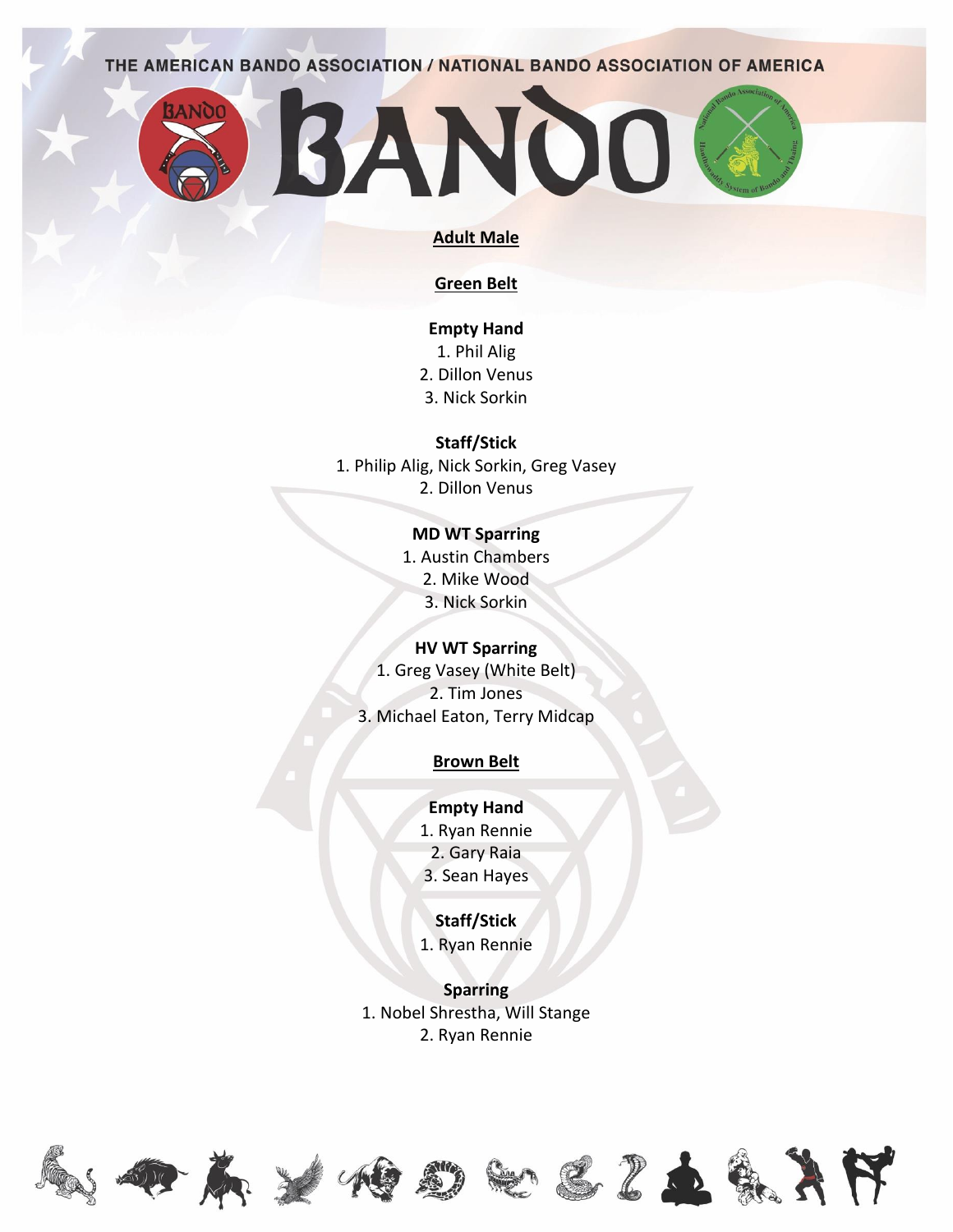BANDO

**3ANOO** 

#### **Black Belt**

## **Animal/Empty Hand**

- 1.Derek George
- 2. Stephen Knoyer
- 3. Nathaniel Clark

#### **Line Form**

- 1. Derek George
- 2. Brek Dimmick
- 3. Brian Wilson

# **Staff/Stick Form**

- 1. Derek George
- 2. Brek Dimmick
- 3. James Witcher

## **Edge Weapon**

- 1. Derek George
- 2. Pat Long
- 3. Stephen Knoyer

#### **Sparring**

- 1. Derek George
- 2. Brek Dimmick

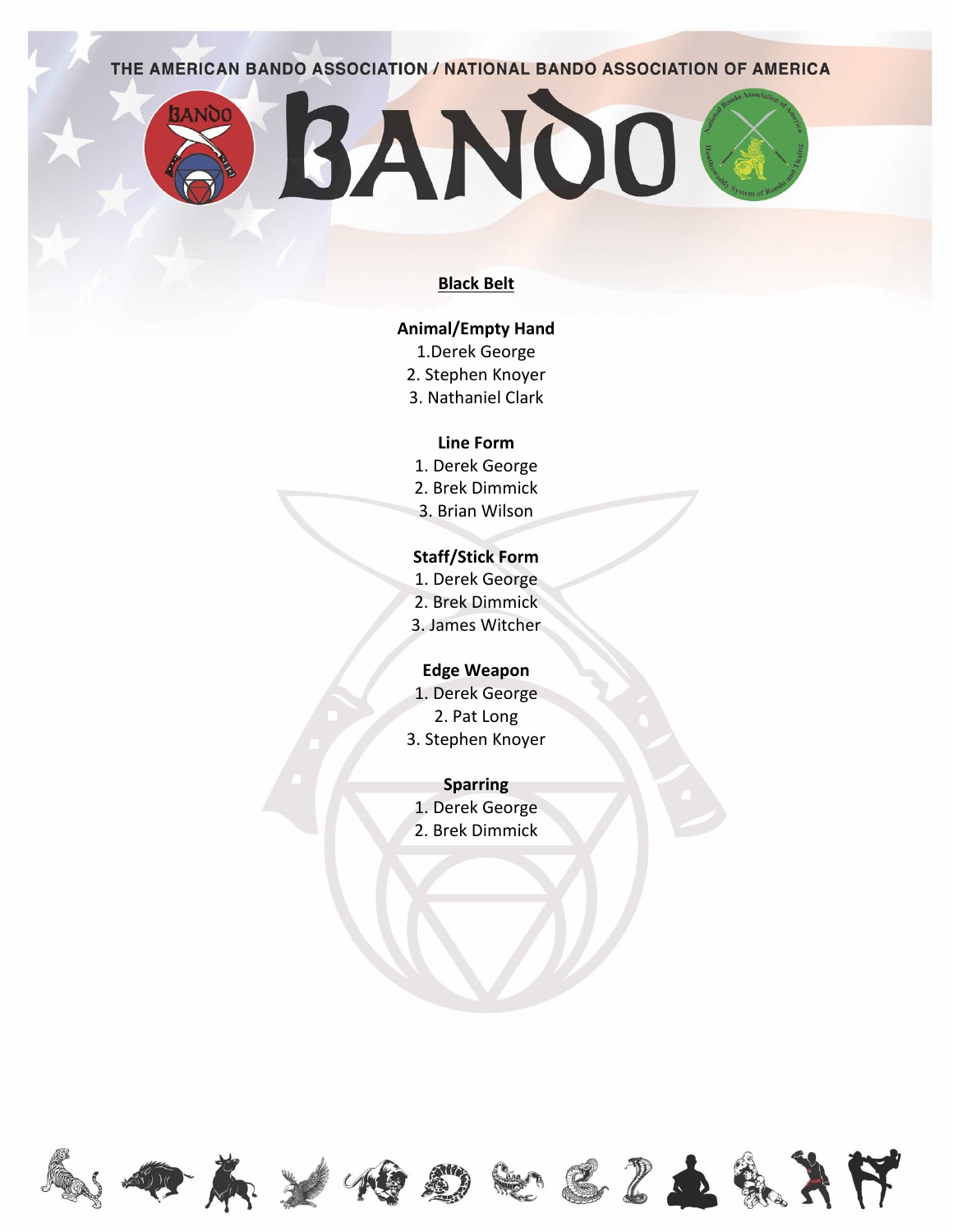

## **A Special Recognition to Full Contact Fighters:**

Chad Blevins Levi Klingler Michael Wood Byron Estrella Grant Murray Justin Sayers Zach Johnson Austin Chambers

### **Special Awards**

**Most Outstanding Female Full Contact Fighter** Maggie Parko – Athens Bando

**Most Outstanding Male Full Contact Fighter** Mike Wood – DC Bando

> **Overall Underbelt Female** Olivia Smith – Weirton Bando

**Overall Underbelt Male Fighter** Ryan Rennie – Hillard Bando

**Most Outstanding Female** Maggie Parko – Athens Bando

**Most Outstanding Male** Derek George – Wheeling Bando

**Most Outstanding School by Quality Points Earned** Wheeling Bando

Special Thank You to Bando Elder Randy Webb, our Bando model.